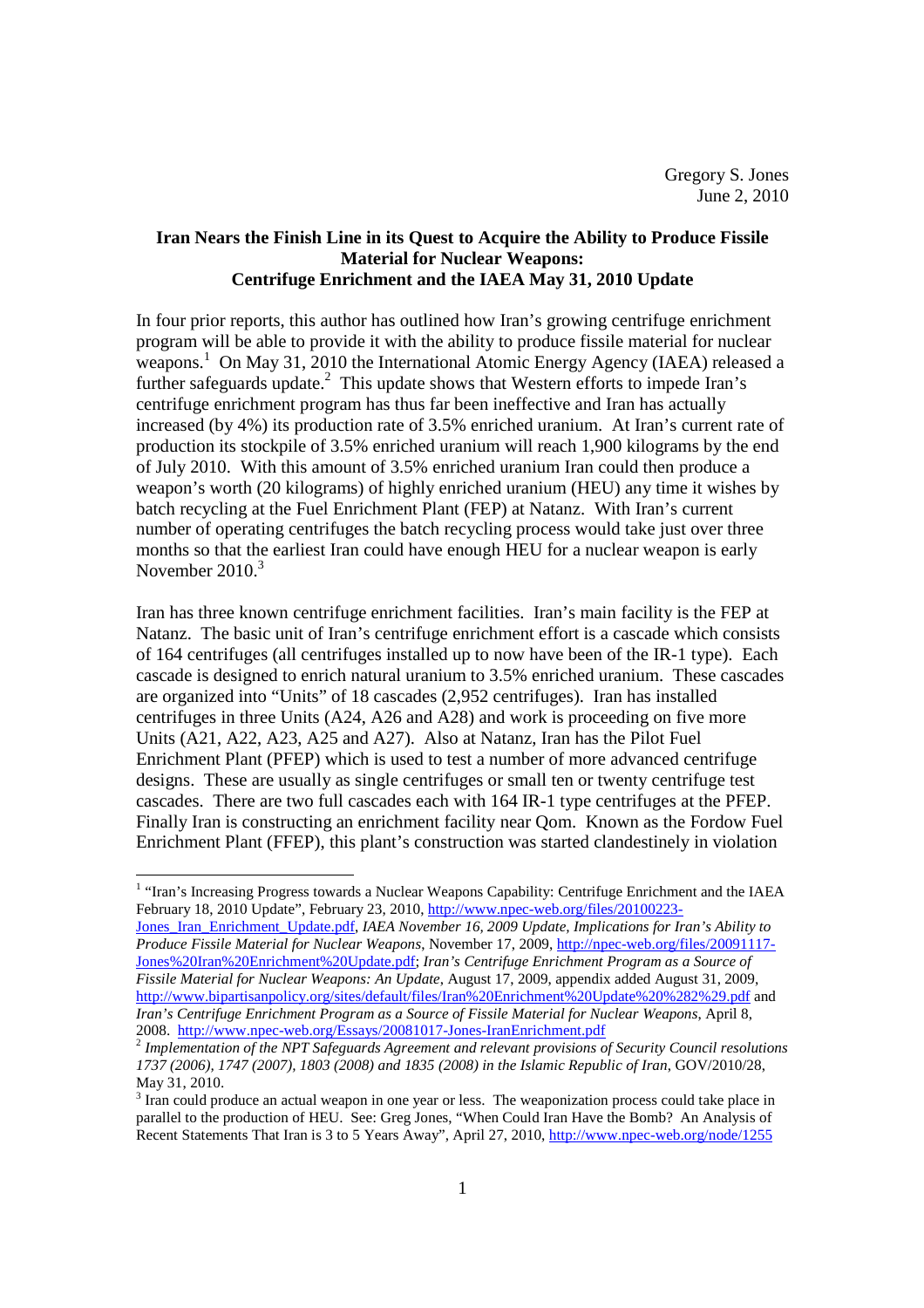of its IAEA safeguards. Its existence was only revealed by Iran in September 2009 after Iran believed that the plant had been discovered by the West. No centrifuges have yet been installed at FFEP.

Iran began producing 3.5% enriched uranium at the FEP in 2007. According to the latest IAEA update as of May 1, 2010, Iran had produced a total of 1,641 kilograms of 3.5% enriched uranium (in the form of 2,427 kilograms of uranium hexafluoride). This is an increase of 245 kilograms since January 29, 2010. The rate of production over this period was 81 kilograms per month which is a 4% increase since the last update. $4$  As has been shown in my prior analysis and illustrated again in Table 1, Iran will need around 1,900 kilograms of 3.5% enriched uranium to be able to produce 20 kilograms of HEU by batch recycling at the FEP. At its current rate of production Iran will achieve this goal by the end of July 2010. Using Iran's currently operating centrifuges at the FEP, the batch recycling would take a little more than 3 months so that the earliest Iran could produce a nuclear weapon by this process is early November 2010.

### **Table 1**

## **Time, Product and Feed Requirements for the Production of 20 kg of HEU by Batch Recycling at the FEP (24 Operating Cascades, 3,936 Centrifuges, 0.87 SWU per Machine-Year)**

| Cycle  | <b>Product Enrichment</b> | <b>Feed Enrichment</b> | Time for Cycle |
|--------|---------------------------|------------------------|----------------|
|        | and Quantity              | and Quantity           | (Days)         |
| First  | 19.75%                    | 3.5%                   |                |
|        | $157 \text{ kg}$          | 1,860 kg               |                |
| Second | 90.0%                     | 19.75%                 | 16             |
|        | $20 \text{ kg}$           | 153 kg                 |                |
| Total  |                           |                        | $95*$          |

\*Includes four days to account for equilibrium and cascade fill time. The total time has been reduced by six days to account for the 12 kilograms of 19.75% enriched uranium that Iran will have produced by the end of July 2010.

The latest IAEA update indicates that Iran has installed all 18 cascades in A24 and A26 and 16 cascades in A28. This is a total of 52 cascades (8,528 centrifuges). However, as of May 24, 2010 only 24 cascades (3,936 centrifuges—18 cascades in A24 and 6 cascades in A26) were actually producing enriched uranium. The reason that the additional cascades continue to be non-operational is unclear. At the last update Iran had 23 cascades in operation so that the increase to 24 operating cascades represents an increase of 4%--the same as the increase in 3.5% enriched uranium production. This fact indicates that the enrichment output per centrifuge remains at 0.87 SWU per centrifuge-

<u>.</u>

 $4$  To avoid problems with the fact that the length of a month is variable, we have adopted a uniform month length of 30.44 days.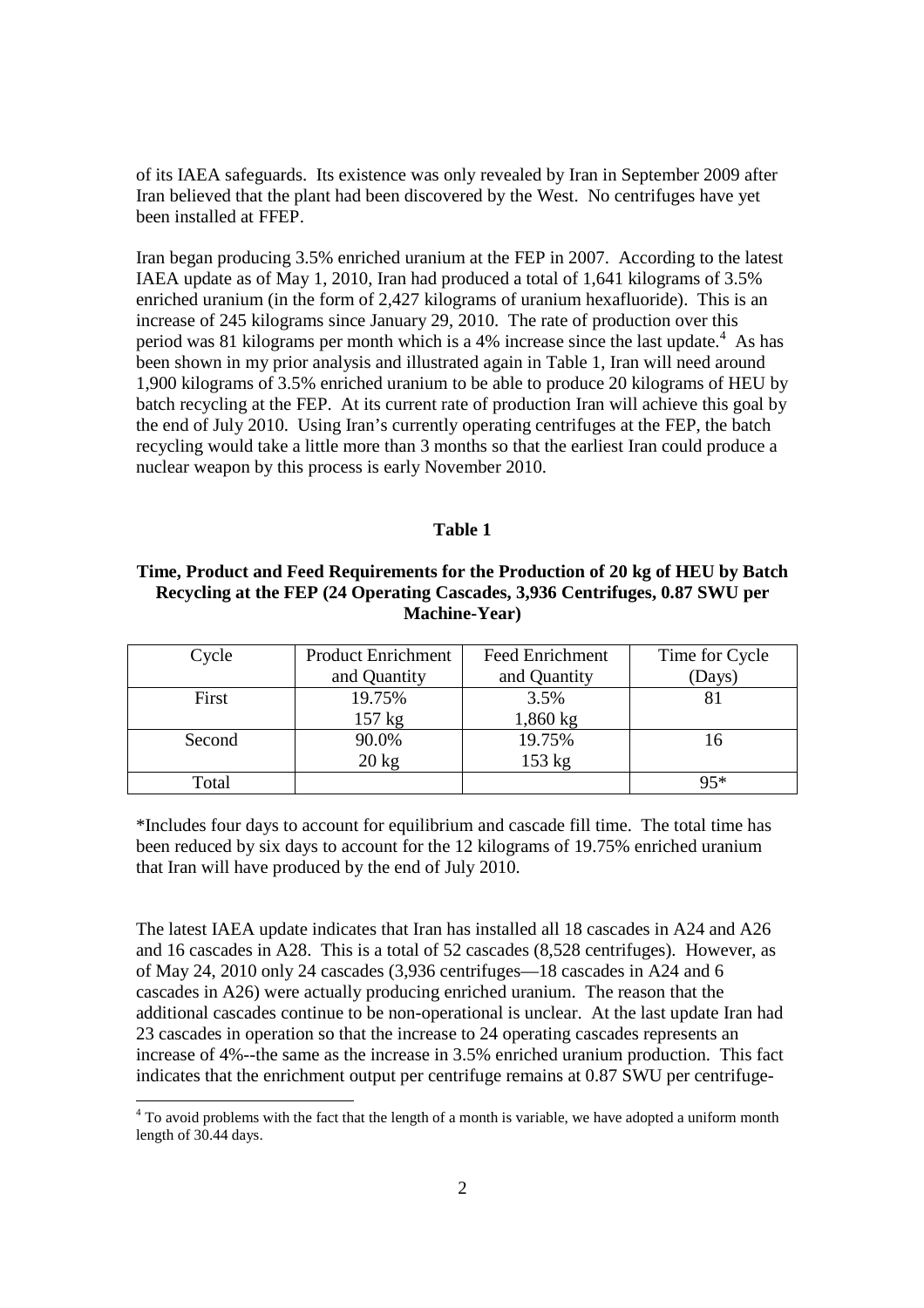year—the same as at the last update. Since the value during the first part of 2009 was only 0.5 SWU per centrifuge-year, this result shows that the 75% increase that I found in my last analysis was real and not some reporting artifact. The 3,936 centrifuges producing 0.87 SWU per centrifuge-year currently gives the FEP a total enrichment output of about 3,400 SWU per year. If all 52 cascades (8,528 centrifuges) were to become operational then the time to produce a weapon's worth of HEU by batch recycling at the FEP would drop to just 50 days (see table 2).

### **Table 2**

### **Time, Product and Feed Requirements for the Production of 20 kg of HEU by Batch Recycling at the FEP (52 Operating Cascades, 8,528 Centrifuges, 0.87 SWU per Machine-Year)**

| Cycle  | <b>Product Enrichment</b> | <b>Feed Enrichment</b> | Time for Cycle |
|--------|---------------------------|------------------------|----------------|
|        | and Quantity              | and Quantity           | (Days)         |
| First  | 19.75%                    | 3.5%                   | 38             |
|        | 163 kg                    | $1,930 \text{ kg}$     |                |
| Second | 90.0%                     | 19.75%                 |                |
|        | $20 \text{ kg}$           | 153 kg                 |                |
| Total  |                           |                        | 47*            |

\*Includes four days to account for equilibrium and cascade fill time. The total time has been reduced by three days to account for the 12 kilograms of 19.75% enriched uranium that Iran will have produced by the end of July 2010.

As was reported in the last IAEA update, Iran is using one of its 164 centrifuge cascades at the PFEP to process 3.5% enriched uranium into 19.75% enriched uranium. As of April 7, 2010 Iran had produced 3.9 kilograms (in the form of 5.7 kilograms of uranium hexafluoride). Given that such production began on February 11, 2010, the production rate is 2.2 kilograms per month. At this production rate Iran will have produced a total of about 8 kilograms of 19.75% enriched uranium by the end of May 2010 and about 12 kilograms of 19.75% enriched uranium by the end of July 2010.

Iran's production of 19.75% enriched uranium means that it is moving even closer to the production of HEU. Iran is carrying out the first enrichment cycle shown in Tables 1 and 2, albeit at a low rate. Given that Iran would need about 160 kilograms of 19.75% enriched uranium per weapon's worth of HEU, the current rate will only produce this amount of 19.75% enriched uranium by about February 2016. However, Iran could easily achieve this goal much faster. Having established the principle that it can produce 19.75% enriched uranium while under IAEA safeguards, Iran would not need to limit this effort to only one cascade. For example if it were to use 12 cascades instead, the time required would only be six months i.e. before the end of 2010. Even if Iran were to continue to use only one cascade to produce the 19.75% enriched uranium, the time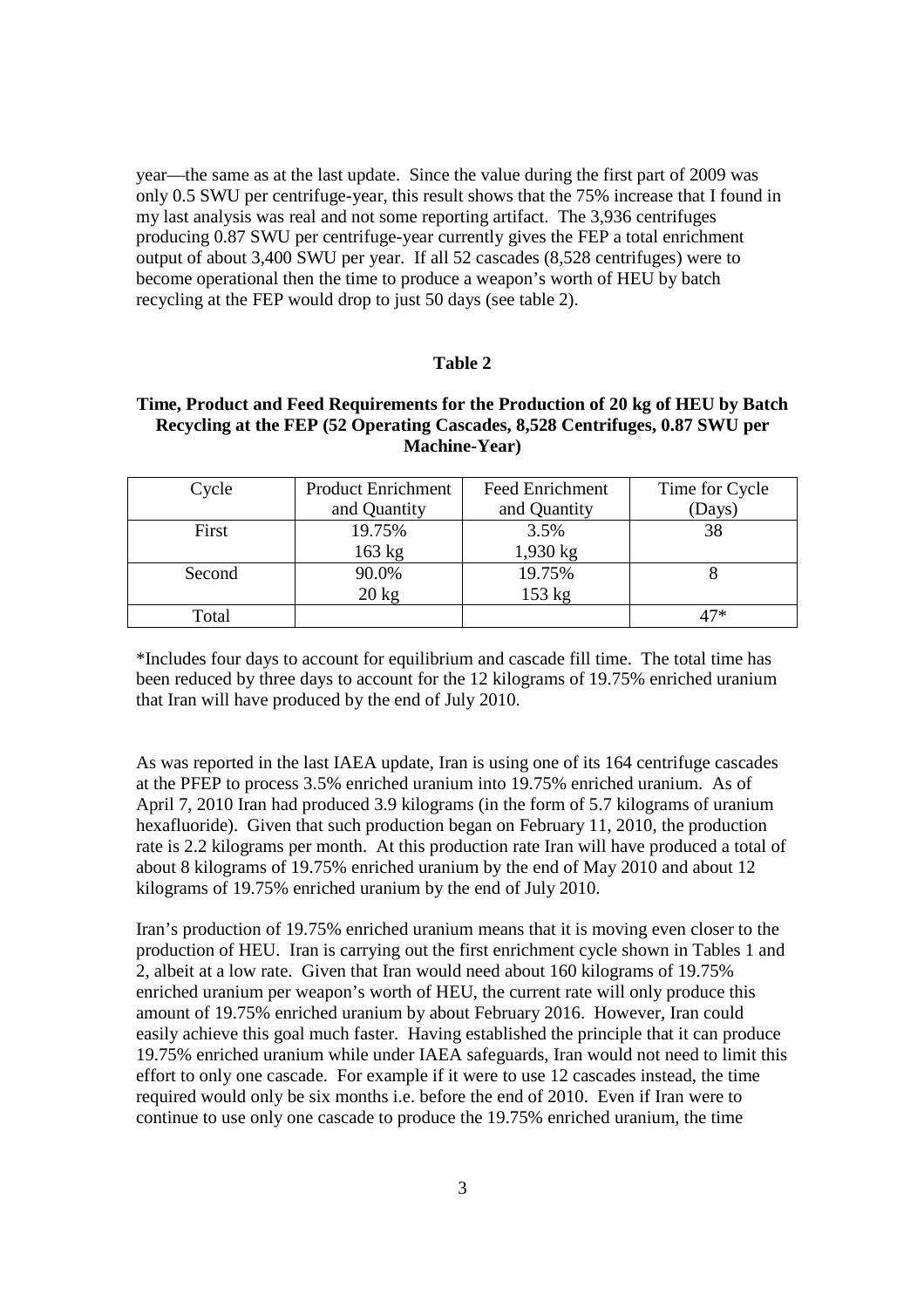required to produce HEU by batch recycling at the FEP would decline since less 19.75% enriched uranium would need to be produced in the first cycle. This effect is shown in Tables 1 and 2 for the 12 kilogram stockpile of 19.75% enriched uranium that Iran will have produced by the end of July 2010. As Iran's stockpile grows even larger, the times shown in Tables 1 and 2 will be further reduced.

Another important development at the PFEP is that Iran has installed a second 164 centrifuge cascade. According to Iranian statements to the IAEA, the purpose of this second cascade is not to increase Iran's rate of 19.75% enriched uranium production but rather to strip the tails produced by the cascade that is producing the 19.75% enriched uranium. Iran produces the 19.75% enriched uranium by using 3.5% enriched feed along with its standard 164 centrifuge cascade. With this setup the tails produced would be about 2% enriched uranium. Leaving this material fallow would waste a good deal of U-235. Iran plans to use the second cascade to reduce the tails enrichment from 2% to about natural concentration i.e. about  $0.7\%$ .<sup>5</sup>

This development has a significant impact on the amount of 3.5% enriched uranium Iran would need to use to produce a weapon's worth of HEU. Our calculations in Tables 1 and 2 assumed no stripping of the intermediate tails and as a result about 1,900 kilograms of 3.5% is needed. But by reducing the tails produced by the first recycle from 2% to 0.7%, the required amount of 3.5% enriched uranium feed would drop to about 1,100 kilograms—an amount already exceed by its May 1, 2010 stockpile of 1,641 kilograms.

Iran has yet to put this second cascade into operation and even when it does Iran will still be using just one cascade to produce 19.75% enriched uranium. But this development illustrates that in the long-term, Iran will be able to use its 3.5% enriched uranium stockpile more efficiently and produce more HEU from a given amount of 3.5% enriched uranium. Ultimately if Iran were to strip the tails from the second recycle stage shown in Tables 1 and 2 (which would be about 9.2% enriched uranium), then Iran could produce a weapon's worth of HEU from about 600 kilograms of 3.5% enriched uranium feed. Likewise the amount of 19.75% enriched uranium required to produce a weapon's worth of HEU would decline from about 160 kilograms to about 105 kilograms.

Nor is batch recycling of enriched uranium at the FEP the only pathway for Iran to produce the fissile material required for nuclear weapons. Iran could produce HEU at a clandestine enrichment plant. Since Iran continues to refuse to implement the Additional Protocol to its safeguards agreement, the IAEA would find it very difficult to locate a clandestine enrichment plant. The IAEA has admitted as much in its latest safeguards update.<sup>6</sup> While this has been a theoretical possibility since 2007, the discovery in September 2009 that Iran was actually building such a clandestine enrichment plant (the

<sup>&</sup>lt;sup>5</sup> The 0.7% enriched uranium could then be used as feed at the FEP.

<sup>&</sup>lt;sup>6</sup> "While the Agency continues to verify the non-diversion of declared nuclear material in Iran, Iran has not provided the necessary cooperation to permit the Agency to confirm that all nuclear material in Iran is in peaceful activities." *Implementation of the NPT Safeguards Agreement and relevant provisions of Security Council resolutions 1737 (2006), 1747 (2007), 1803 (2008) and 1835 (2008) in the Islamic Republic of Iran*, GOV/2010/28, May 31, 2010, p.8.